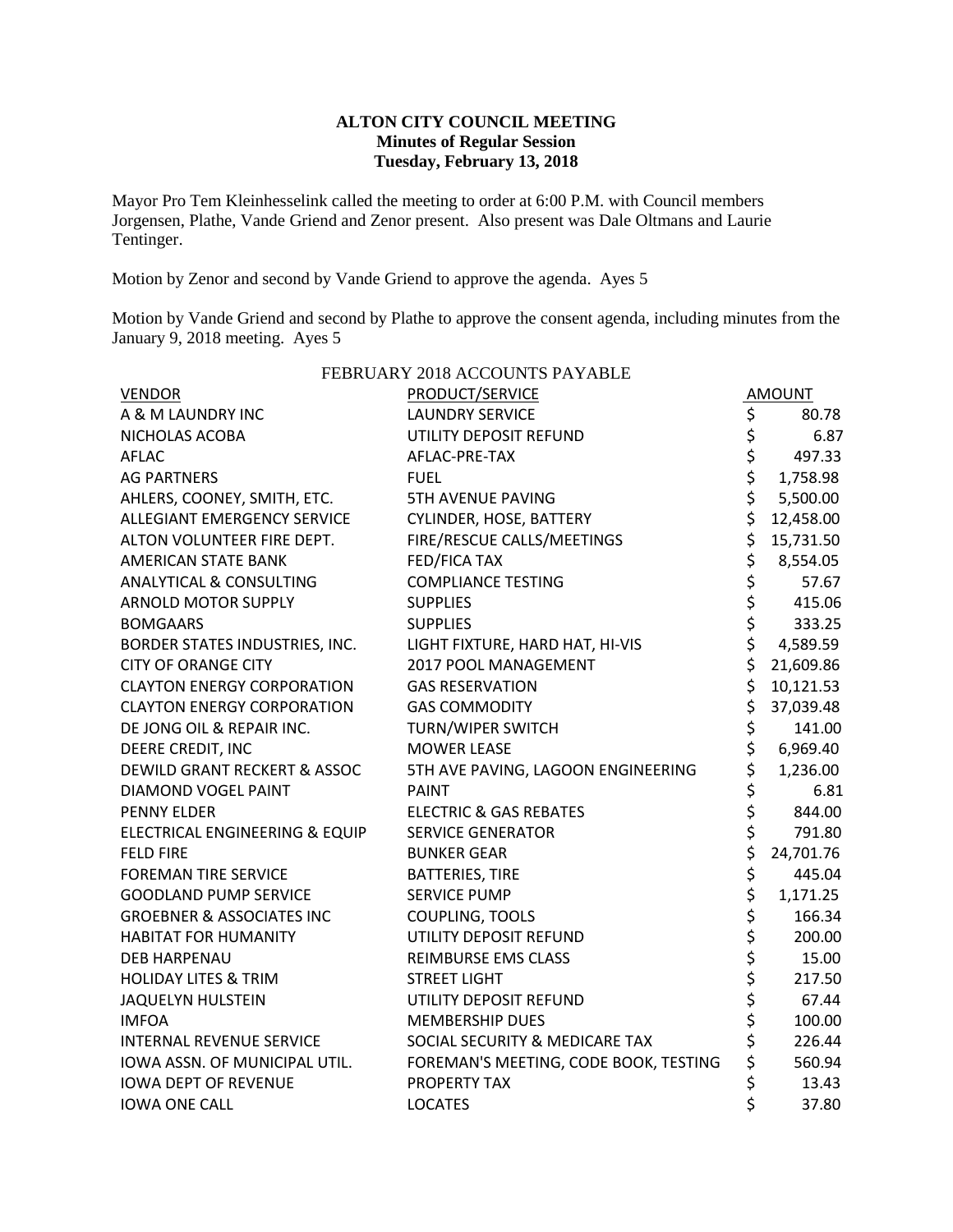| <b>IOWA STATE TREASURER</b>       | <b>STATE TAX</b>               | \$             | 1,613.00     |
|-----------------------------------|--------------------------------|----------------|--------------|
| <b>IPERS COLLECTIONS</b>          | <b>IPERS</b>                   | \$             | 5,447.91     |
| KLAY, VELDHUIZEN, BINDNER, DEJONG | <b>LEGAL FEES</b>              |                | 525.00       |
| <b>KOPETSKYS ACE</b>              | <b>MOP HEAD</b>                | \$<br>\$<br>\$ | 21.57        |
| <b>CHAD KREBER</b>                | UTILITY DEPOSIT REFUND         |                | 77.77        |
| <b>LEUSINK JOEL</b>               | <b>REBATE</b>                  | \$             | 725.00       |
| MATHESON TRI-GAS IN               | <b>OXYGEN</b>                  | \$<br>\$<br>\$ | 31.64        |
| MID SIOUX OPPORTUNITY             | PROJECT SHARE                  |                | 20.00        |
| MIDAMERICAN ENERGY                | <b>STREET LIGHTS</b>           |                | 227.15       |
| MIKES WELDING & REPAIR            | <b>REPAIRS</b>                 | \$             | 54.20        |
| MISSOURI RIVER ENERGY SERVICES    | <b>ELECTRIC</b>                | \$             | 75,614.57    |
| MUNICIPAL UTILITY-BILLS           | <b>UTILITIES</b>               | \$             | 2,672.54     |
| NEAL CHASE LUMBER CO              | <b>SUPPLIES</b>                | \$             | 351.59       |
| NORTHERN MUNICIPAL DISTRIBUTORS   | <b>MEMBERSHIP DUES</b>         | \$             | 748.69       |
| ORANGE CITY MUNICIPAL UTILITIES   | <b>BULK WATER</b>              | \$             | 6,108.46     |
| ONE OFFICE SOLUTION               | OFFICE SUPPLIES                | \$<br>\$       | 423.12       |
| ORANGE CITY HEALTH SYSTEM         | <b>DRUG TEST</b>               |                | 64.50        |
| <b>ORANGE CITY SANITATION</b>     | <b>GARBAGE HAULING</b>         | \$             | 6,614.60     |
| <b>PAYROLL</b>                    | PAYROLL CHECKS 1/31/2018       | \$             | 26,944.93    |
| PIZZA RANCH                       | <b>MEETING EXPENSE</b>         | \$<br>\$       | 42.96        |
| <b>RICE SIGNS</b>                 | <b>SIGNS</b>                   |                | 713.19       |
| <b>SECRETARY OF STATE</b>         | <b>NOTARY FEES</b>             | \$             | 60.00        |
| <b>SIMPLEX GRINNELL</b>           | <b>BREAK RODS PULL STATION</b> | \$             | 56.27        |
| SIOUX COUNTY EMS ASSOCIATION      | <b>EMS TRAINING</b>            | \$<br>\$       | 180.00       |
| <b>SIOUX COUNTY RECORDER</b>      | RECORDING FEES - VAN OMMEREN   |                | 12.00        |
| SIOUXLAND PRESS                   | <b>PUBLICATION</b>             | \$             | 71.60        |
| <b>STANDER ENGRAVING</b>          | <b>NAME PLATE</b>              | \$             | 13.00        |
| T & L TOOLS                       | <b>PLIERS</b>                  | \$<br>\$       | 25.95        |
| TOWN & COUNTRY IMPLEMENT          | <b>TRUCK REPAIRS</b>           |                | 1,286.14     |
| TREASURER - STATE OF IOWA         | <b>SALES TAX</b>               | \$             | 5,884.00     |
| TRITECH EMERGENCY SYSTEMS INC     | <b>RESCUE BILLING</b>          | \$             | 110.00       |
| <b>U.S. POSTMASTER</b>            | <b>POSTAGE</b>                 | \$<br>\$       | 510.00       |
| UNITYPOINT CLINIC-OCC MED         | <b>DRUG TESTS</b>              |                | 97.00        |
| VAN WERT INC.                     | <b>METERS</b>                  | \$             | 1,637.10     |
| <b>VERIZON</b>                    | <b>CELL PHONES</b>             | \$             | 198.09       |
| <b>VISA</b>                       | <b>SUPPLIES &amp; TRAINING</b> | \$             | 454.66       |
| WELLMARK BLUE CROSS/BLUE SHIELD   | <b>GROUP INSURANCE</b>         | \$             | 7,624.18     |
| <b>WESCO DISTRIBUTION, INC.</b>   | VT PACK, WIRE HARNESS, BREAKER | \$             | 714.76       |
| <b>WEST IOWA TELEPHONE</b>        | PHONE, INTERNET, FAX           | \$             | 600.93       |
| ZEP - ACUITY SPECIALTY PRODUCT    | METER MIST, PAPER TOWELS       | \$             | 537.75       |
|                                   | TOTAL ACCOUNTS PAYABLE CHECKS  |                | \$305,781.72 |

**Financial:** American State Bank is updating records for the City's accounts and needs a new Resolution Naming Depositor, account resolutions and signature cards.

**RESOLUTION 18-3 "RESOLUTION NAMING DEPOSITOR"** was introduced and moved for adoption by Council Member Kleinhesselink. Zenor seconded the motion to adopt.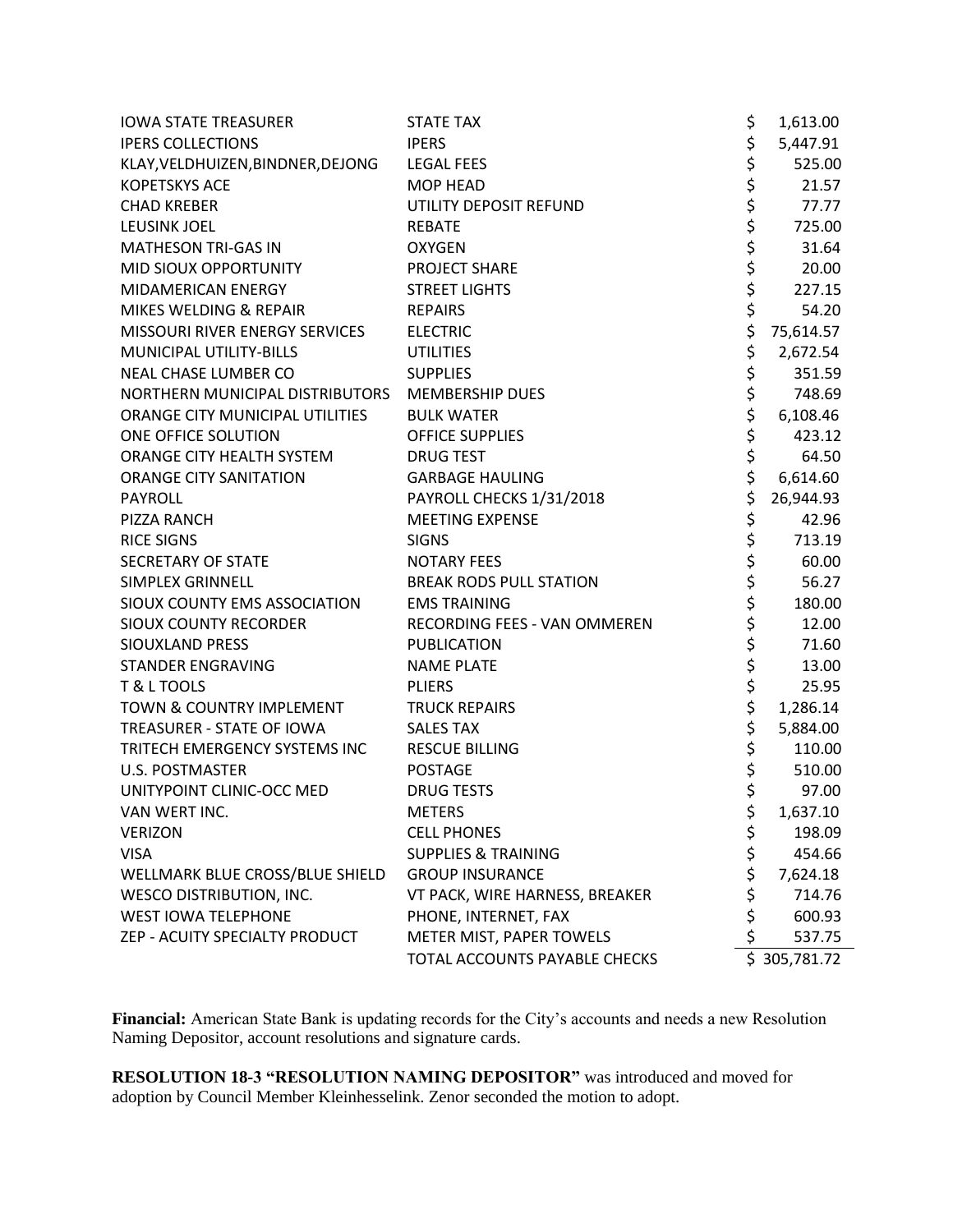Upon roll call vote, the following was recorded: Ayes: Jorgensen, Kleinhesselink, Plathe, Vande Griend, and Zenor Nays: None Absent: None Whereupon the Mayor Pro Tem declared the Resolution duly adopted.

Motion by Jorgensen and second by Zenor to approve the account resolutions for all City, Fire Department, Library, Historical and Recreation accounts as presented by Oltmans naming Oltmans and Tentinger to all accounts, Quintin Van Es, Fire Chief and Travis Van Es, Fire Department Treasurer to the Fire Accounts, Cheryl Hoekstra, Head Librarian to the Library Accounts, Deb Harpenau, Secretary/Treasurer to the Historical Board Accounts.

**Liquor License:** Sioux Golf and Country Club and 10<sup>th</sup> Street Pub submitted a request for renewal of their liquor license including Sunday sales.

Motion by Jorgensen and second by Plathe to approve the liquor licenses with Sunday sales for 10<sup>th</sup> Street Pub and Sioux Golf and Country Club pending submission of dram shop. Ayes 5

**Property Purchase:** Oltmans presented a purchase agreement prepared by the City attorney agreeing to terms for the purchase of the property described as: Lot One (1), Block Eight (8), Original Plat, in the Incorporated City of Alton, Sioux County, Iowa; and Parcels E and F as shown by the Plat of Survey recorded on August 8, 2016 in File 2016 Card 3656.

Motion by Vande Griend and second by Kleinhesselink to approve the purchase of property described as: Lot One (1), Block Eight (8), Original Plat, in the Incorporated City of Alton, Sioux County, Iowa; and Parcels E and F as shown by the Plat of Survey recorded on August 8, 2016 in File 2016 Card 3656 and to authorize the Mayor and Administrator finalize the purchase. Ayes 5

**Equipment Purchase:** Oltmans presented a quote for a used John Deere lawn tractor to replace the existing lawn tractor used for bagging grass and leaves. The lawn tractor was identified for replacement on the Capital Equipment plan.

Motion by Zenor and second by Plathe to approve the purchase of the John Deere Lawn tractor with bagger that was presented. Ayes 5

**Economic Development:** Oltmans has been working with NWI Planning and Development along with the City's Bonding attorney to establish and Urban Revitalization Plan to allow for tax incentives in existing Commercial/Industrial areas.

## **RESOLUTION 18-4 "RESOLUTION OF NECESSITY FOR COMMERCIAL URBAN REVITALIZATION PLAN FOR AREA NO. 5 IN ALTON, IOWA"** was introduced and moved for adoption by Council Member Jorgensen. Kleinhesselink seconded the motion to adopt.

Upon roll call vote, the following was recorded: Ayes: Jorgensen, Kleinhesselink, Plathe, Vande Griend, and Zenor Nays: None Absent: None Whereupon the Mayor Pro Tem declared the Resolution duly adopted.